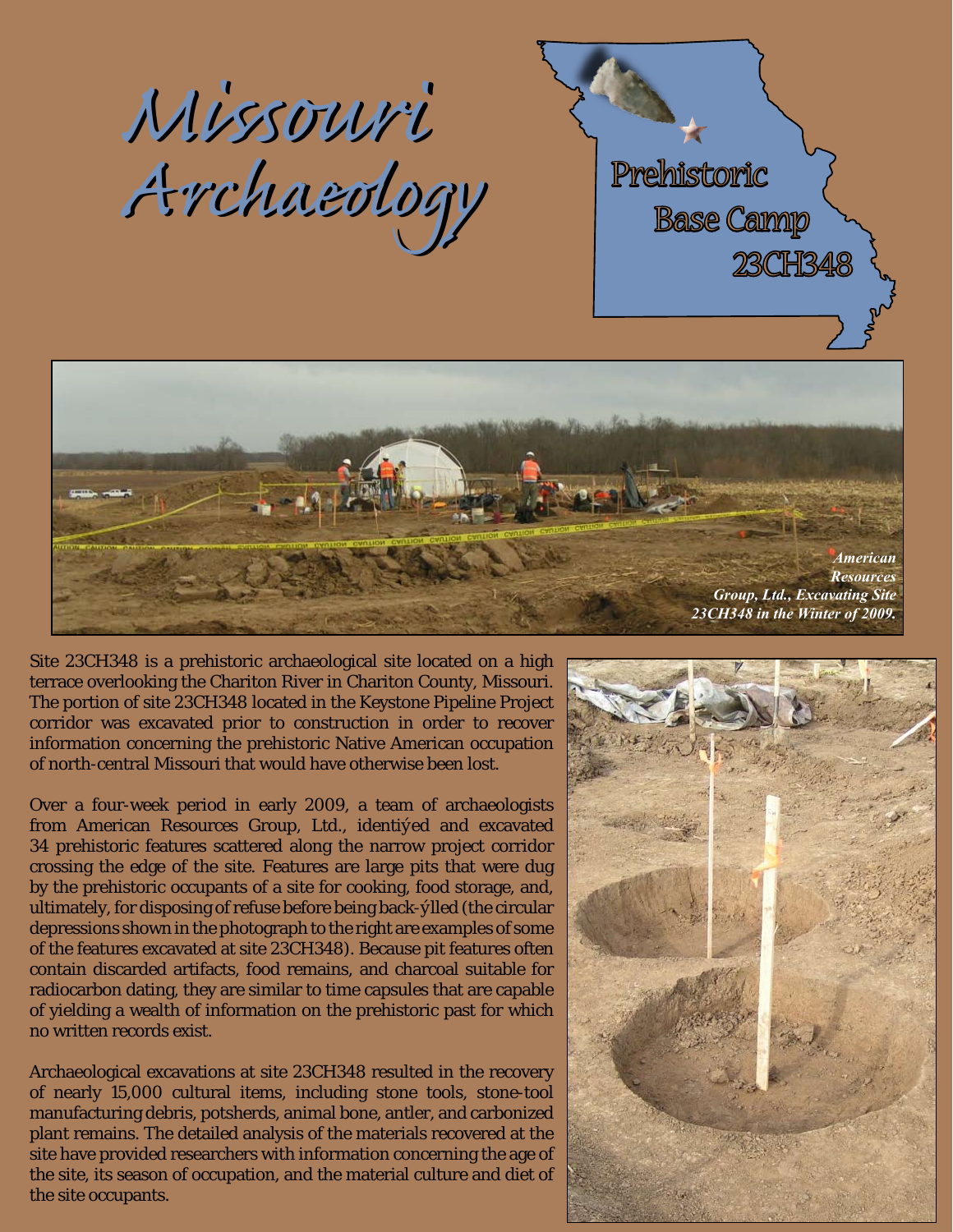











Although there is evidence that site 23CH348 was first occupied over 10,000 years ago, the primary occupation at the site occurred from A.D. 260–620 during a time archaeologists call the Middle to Late Woodland periods. The remains from features also indicate the site was occupied year-round. From the location of the site, groups made hunting and gathering forays to exploit a diversity of plant and animal resources from the nearby river, sloughs, and ox-bow lakes, as well as from the upland forests and

surrounding prairies. It is also likely the people at the site tended gardens on the fertile terrace soils. Although no evidence of permanent houses, in the form of post holes, was identif ed, it is likely these features are present in the unexcavated portions of the site lying outside the pipeline project corridor.



*These two projectile points/ hafted knives are, from left to right, a Raddatz Side Notched point (6000–2500 B.C.) and a Terminal Archaic Barbed Cluster point (1300–200 B.C.).*

Prehistoric cultural groups are distinguished primarily by reference to two classes of artifacts: ceramic vessels and projectile points/hafted knives. Pottery and projectile points can be



*These two projectile points/ hafted knives are Lowe Flared Base points (A.D. 200–650).*

separated into types on the basis of distinctive stylistic attributes, and the recovery of these types from datable contexts allows archaeologists to assign these artifact types to specif c temporal and cultural periods. The projectile points/hafted knives shown in the photographs on the left and right are examples of the many temporally diagnostic point types recovered at site 23CH348. The shapes of tools can also indicate the types of work they were used to perform, such as the drilling and digging tools illustrated in the photographs below.



*Both stone and bone drills or perforators (see above left and right, respectively) were found at site 23CH348. Tools like these would have been used to drill or perforate animal and plant materials like wood, bone, leather, or shell. (See the hole in this mussel shell found at the site below?)*





*This hoe found at site 23CH348 would have been hafted as illustrated above to be used for digging and gardening. This tool still has a bright sheen on the pointed end from use.*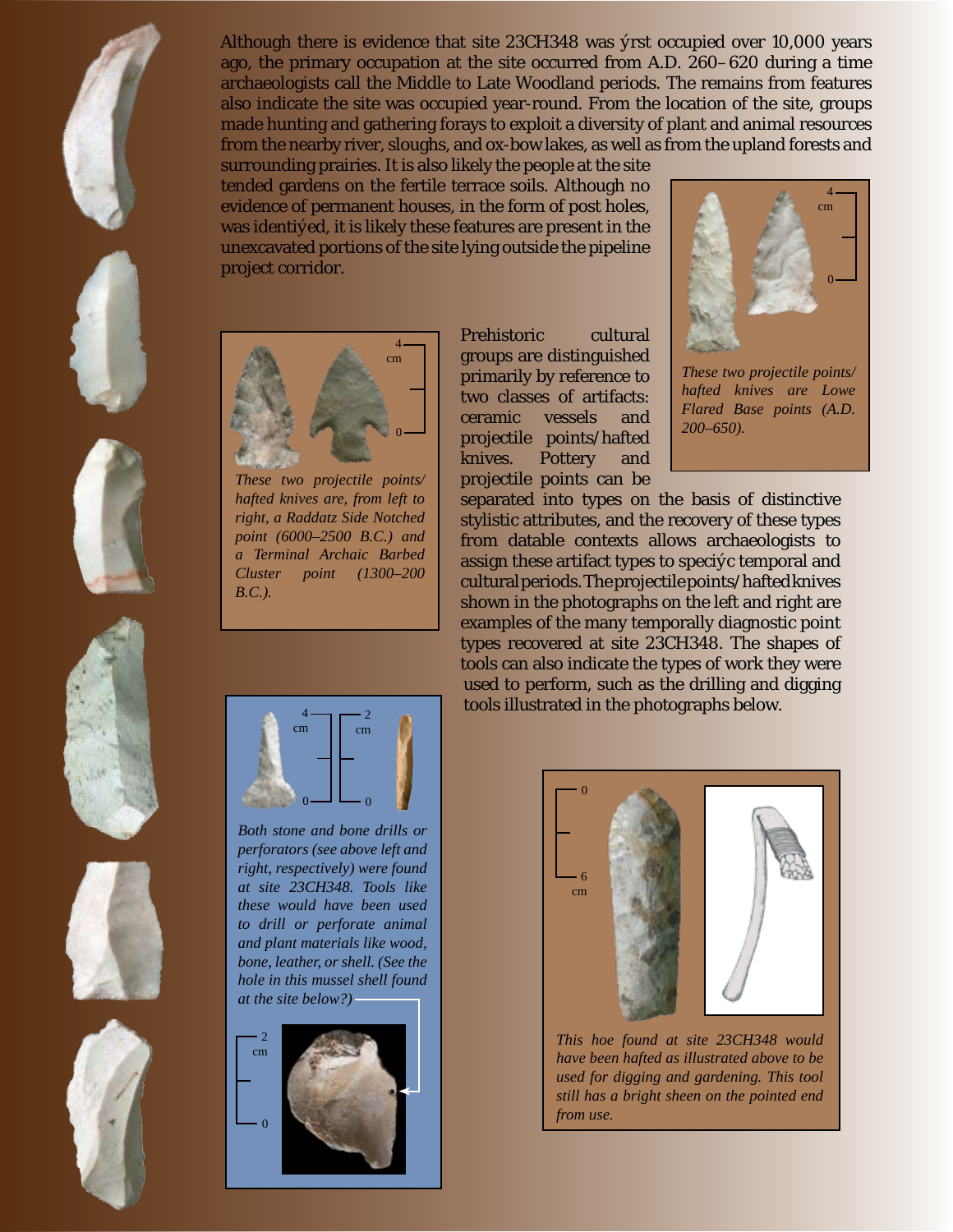The occupants of site 23CH348 utilized a stone-tool technology that allowed them to produce fake tools whenever they needed them. This technique, called prepared core technology, begins with a nodule of chert, which is a type of stone that can be f aked. First, the nodule is shaped into a cone and one end is cleaved off to make a f attened surface. Then, the core is placed with the f at side up and struck on the edge of the f at surface. This results in a long, narrow, parallel-sided f ake, or a blade, being detached from the core. Multiple blades can be detached from a core in a circular or spiral fashion as it is whittled down (see right). Over 120 blades like those shown in the outer margins of these two pages were recovered at site 23CH348. (The blades



*Adzes recovered at the site, like these two, would have been hafted like the hoe on the facing page and used to scrape or plane wood.*

Most pottery types recovered at the site are defined as Chariton Plain and Pike-Baehr-like, the latter named from type sites in the Illinois River valley. Decorations on these types of pottery are related to pottery discovered at contemporary Native American sites across the region, especially along the Big Bend area of the Missouri River; this suggests that the occupants of site 23CH348 were part of a larger trade network where goods and ideas fowed among multiple groups.

illustrated are full size.)



*The two prepared cores above would be struck on the edge to produce blades like those in the outer margins of these two pages.*











*These Chariton Plain rim sherds from different vessels exhibit different zig-zag patterns below the lip; the left vessel was decorated with rocker stamping, and the right vessel was incised.*



*These two rim sherds from separate vessels have notched rims. The sherd on the left is cordmarked with a diagonal pattern, while the one on the right exhibits rocker stamping.*



*Although dog remains, like this mandible found at site 23CH348, are found occasionaly at prehistoric sites, they are not common. Evidence like this appears to indicate that a dog's place in prehistoric North America was not as a 'household pet'.*





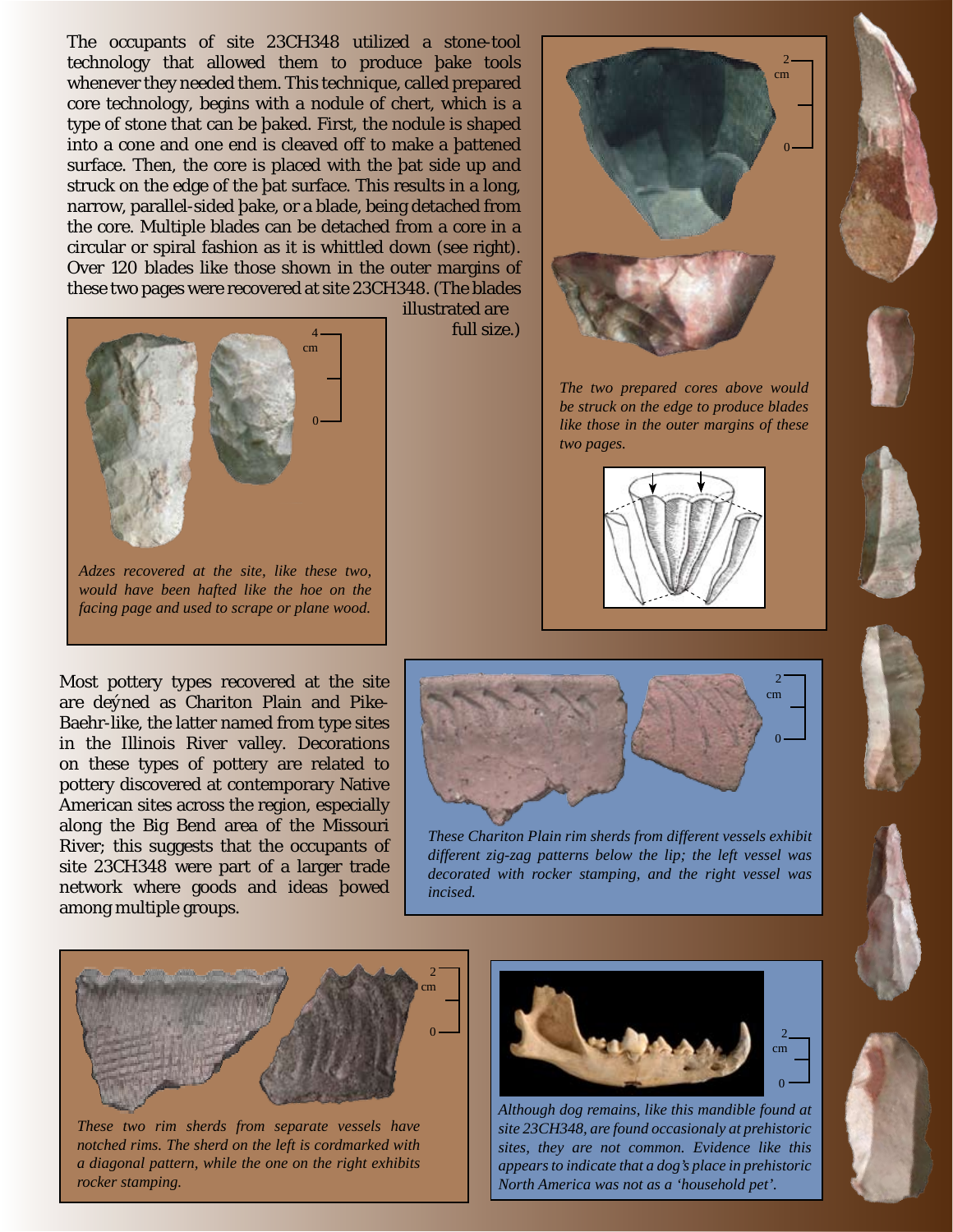

*Keystone Pipeline construction in North Dakota.*

The Keystone Pipeline is 2,151 miles long and transports 590,000 barrels of crude oil per day from Hardisty, Alberta to markets in the Midwestern United States at Wood River and Patoka, Illinois, as well as to Cushing, Oklahoma (for more information visit TransCanada's website: (www.transcanada.com/keystone.html). The excavation conducted at site 23CH348 was carried out by American Resources Group, Ltd. (ARG), of Carbondale, Illinois. The excavations were conducted in order to fulf ll the requirements of Section 106 of the National Historic Preservation Act of 1966, the Archaeological and Historical Preservation Act of 1974, and Title 36 of the Code of Federal Regulations, all of which exist to protect our collective cultural heritage in the United States. Because site 23CH348 extended

into the proposed pipeline corridor, the portion of the

site that would have been disturbed by construction was excavated by ARG in the winter of 2009. With the exception of cultural material found in association with human remains discovered in several of the features, all cultural material encountered during excavation was collected for study. All human remains and associated material were preserved in place, and their avoidance was ensured through archaeological monitoring during the subsequent construction of the pipeline. After the materials recovered during excavation were catalogued and analyzed by archaeologists, zoologists, and botanists, a technical report was prepared to document and preserve the history of the site.

The archaeological excavations at site 23CH348 have opened a window into the lives of the prehistoric people living in north-central Missouri more than 1,500 years ago. The cultural material recovered at the site has provided archaeologists with information on the way people lived and interacted in this region during this time period, although the reconstruction of activities occurring at site 23CH348 is limited by the limited scope of the excavations. Most of the site was not affected by pipeline construction, so excavation of only a small portion of the site was necessary.

The information derived from the Keystone Pipeline Project excavations at site 23CH348 represent an important part of our cultural heritage that would have been lost without the support provided by TransCanada. Today the unexcavated portion of the site is being protected by the property owner.

 $\bf{0}$  $\mathcal{D}$ cm

*Items for personal use were discovered at site 23CH348. This is part of a gorget made of smoothed hematite. Gorgets were worn around the neck for personal adornment.*



*Tools that were shaped for specific tasks, like these two above, are called*  'formal fake tools'. They could have *been used to skin or prepare animal hides.* 

This release and the preservation of our nation's cultural heritage was made possible by the cooperation of these private businesses and state agencies:



**ENGINEERING CONSULTANTS** 



**Missouri Department of Natural Resources** 



**Department of State** *Bureau of Oceans and International Environmental and Scientific Affairs*



*American Resources Group, Ltd. Carbondale, Illinois*